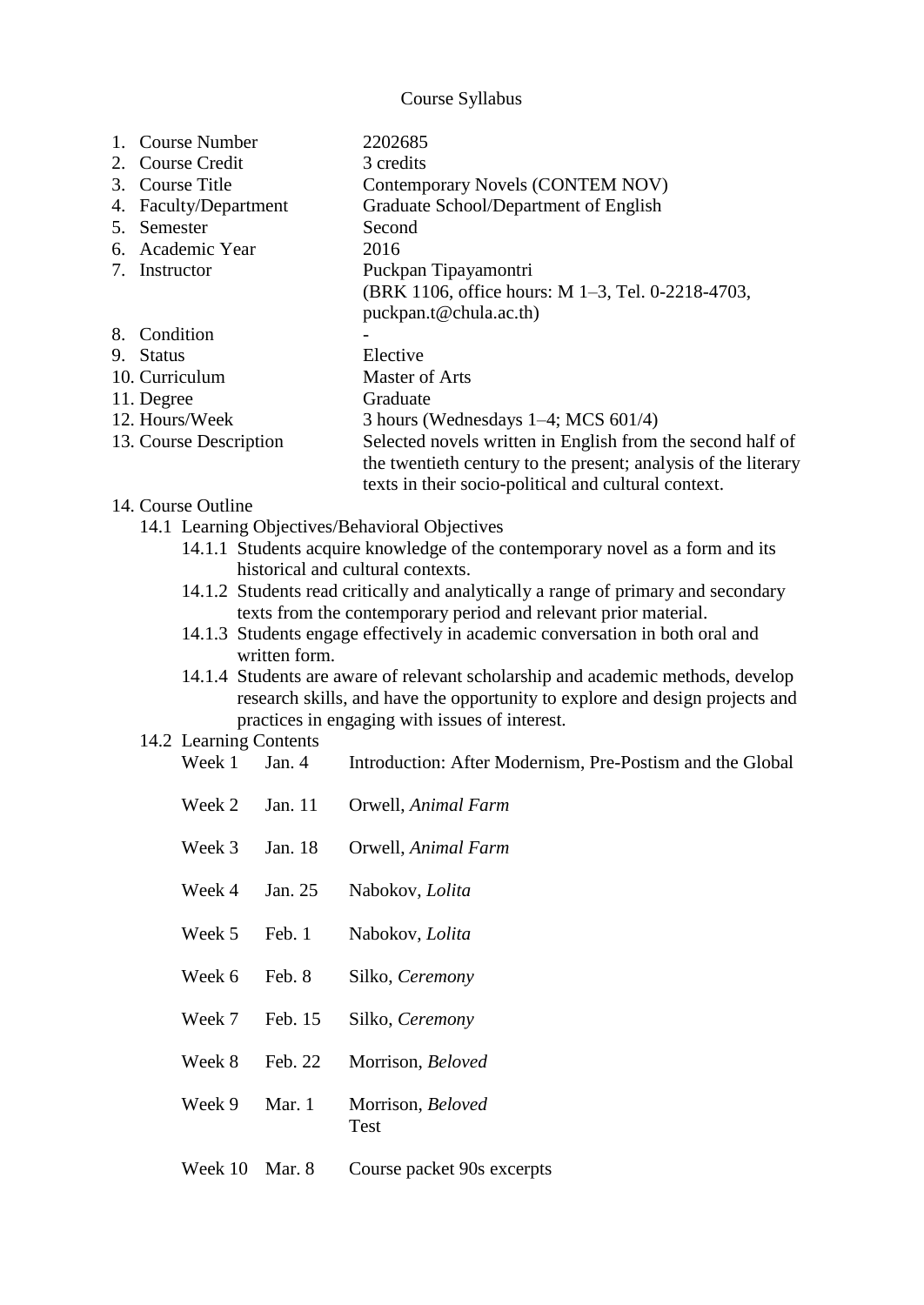| Week 11 Mar. 15 | No class (Chula Academic Expo) |
|-----------------|--------------------------------|
|-----------------|--------------------------------|

|  | Week 12 Mar. 22 Course packet 90s excerpts |
|--|--------------------------------------------|
|  |                                            |

- Week 13 Mar. 29 Ghosh, *The Hungry Tide*
- Week 14 Apr. 5 Ghosh, *The Hungry Tide*
- Week 15 Apr. 12 Class novel
- Week 16 Apr. 19 Class novel Week 17 Apr. 26 Review Week 18 May 3 Presentations Final paper due (7–10 pp.)
- Week 19 May 10 No class (Visaka Puja Day)
- Week 20 May 15 Final Exam (8:30–11:30 a.m.)
- 14.3 Method

| Lecture and discussion                     | 70 percent |
|--------------------------------------------|------------|
| Presentation of the results of researching | 30 percent |
| and of assigned tasks                      |            |
| 14.4 Media                                 |            |

## PowerPoint media Electronics and website media

## 14.5 Assignment through Network System Reading responses and final paper for the instructor may be sent via e-mail. 14.6 Evaluation 14.6.1 Assessment of Academic Knowledge 45 percent • Test 5 percent

- Final paper 25 percent • Final exam 15 percent
- 14.6.2 Assessment of Work or Classroom Activities 55 percent
	- Participation 20 percent
		- Presentations 20 percent
	- Weekly reading responses 15 percent

Plagiarism Policy: Plagiarism is a serious offence and will be severely penalized in this course. Plagiarized work will receive 0 marks or an F grade and forwarded to the Department of English Disciplinary Committee for further review.

Grading policy: Evaluation will be criterion-based, with letter grades assigned according to the following criteria:

| $80 - 100$ | A    | $60 - 64$ | $\mathcal{C}$ |
|------------|------|-----------|---------------|
| $75 - 79$  | $R+$ | $55 - 59$ | $D+$          |
| $70 - 74$  | R    | $50 - 54$ | Ð             |
| $65 - 69$  | $C+$ | $0 - 49$  | F             |